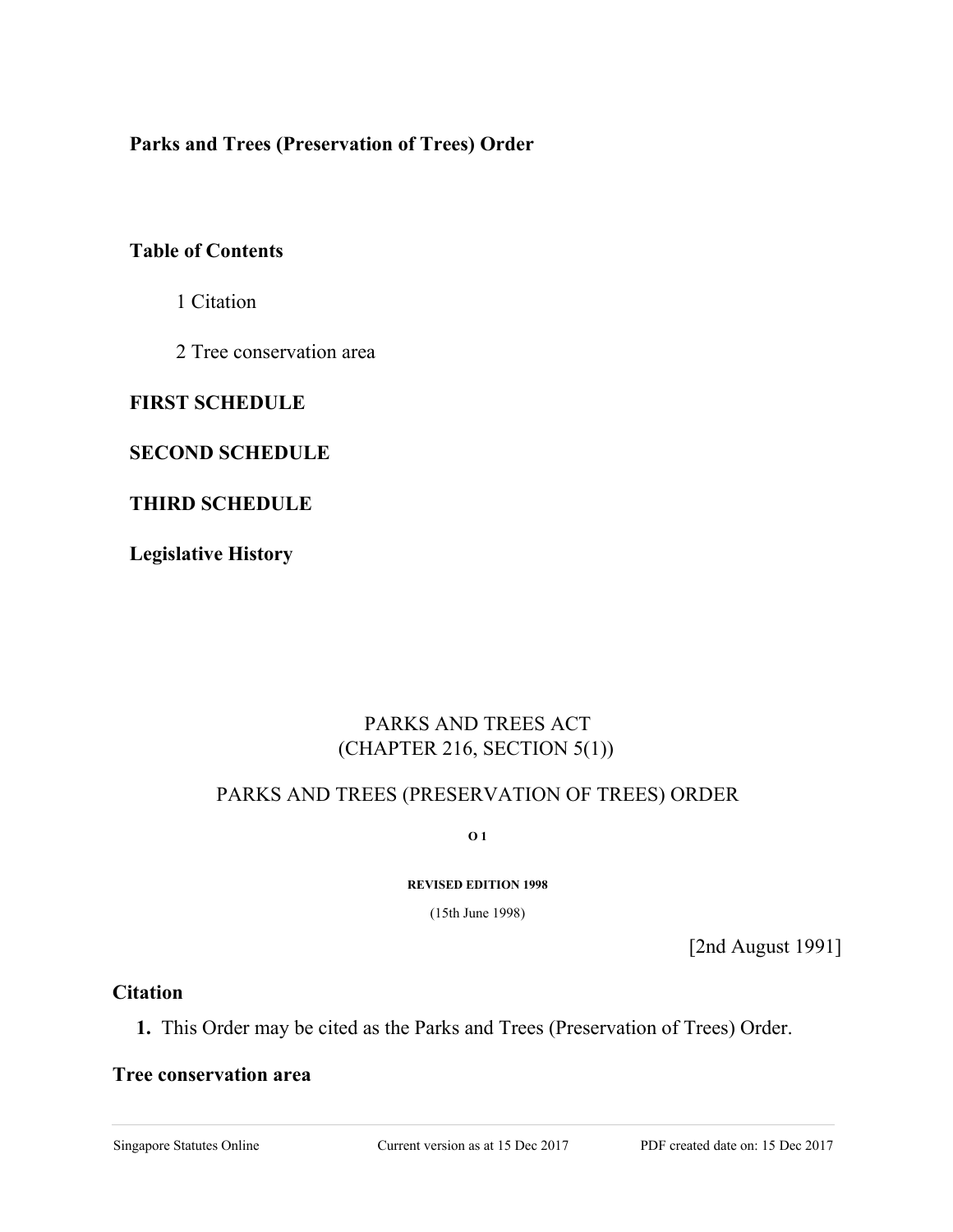**2.** The lands specified in the Schedule are hereby designated for the purposes of section 13(1) of the Act.

*[S 661/2017 wef 20/11/2017]*

### FIRST SCHEDULE

(1) The area bounded by Dunearn Road, Whitley Road, Mt. Pleasant Road, Thomson Road, Lornie Road, Pan Island Expressway, Clementi Road, Pasir Panjang Road, Telok Blangah Road, Lower Delta Road, Ayer Rajah Expressway, Alexandra Road, River Valley Road, Fort Canning Road and Selegie Road and more particularly delineated in the Sketch Map set out in the Second Schedule.

(2) The area bounded by Netheravon Road, Cranwell Road, Loyang Avenue, Loyang Way, Upper Changi Road North and Changi Village Road and more particularly delineated in the Sketch Map set out in the Third Schedule.

### SECOND SCHEDULE

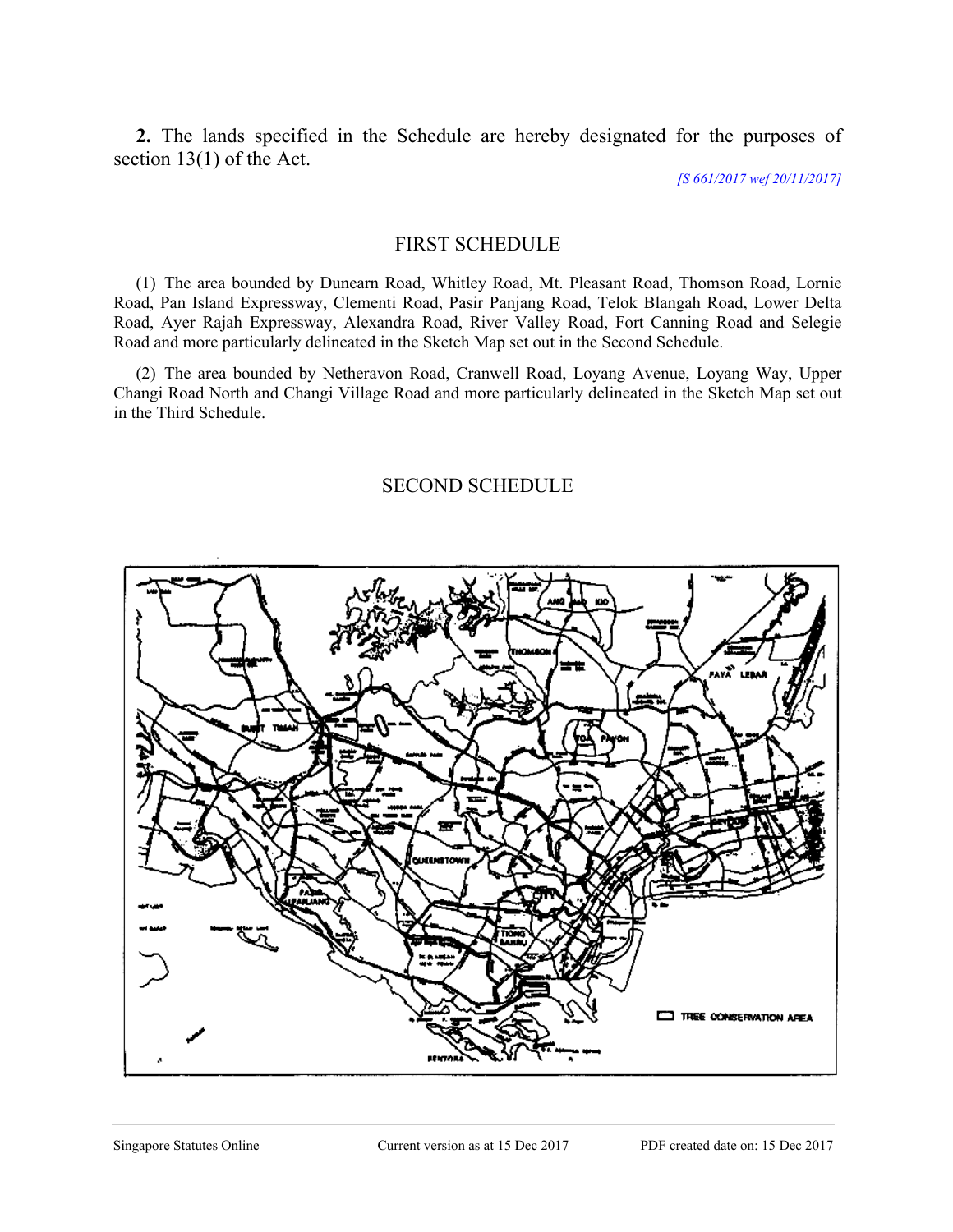# THIRD SCHEDULE



# LEGISLATIVE HISTORY

# PARKS AND TREES (PRESERVATION OF TREES) ORDER (CHAPTER 216, O 1)

This Legislative History is provided for the convenience of users of the Parks and Trees (Preservation of Trees) Order. It is not part of this Order.

#### **1. G. N. No. S 327/1991—Parks and Trees (Preservation of Trees) Order 1991**

Date of commencement : 2 August 1991